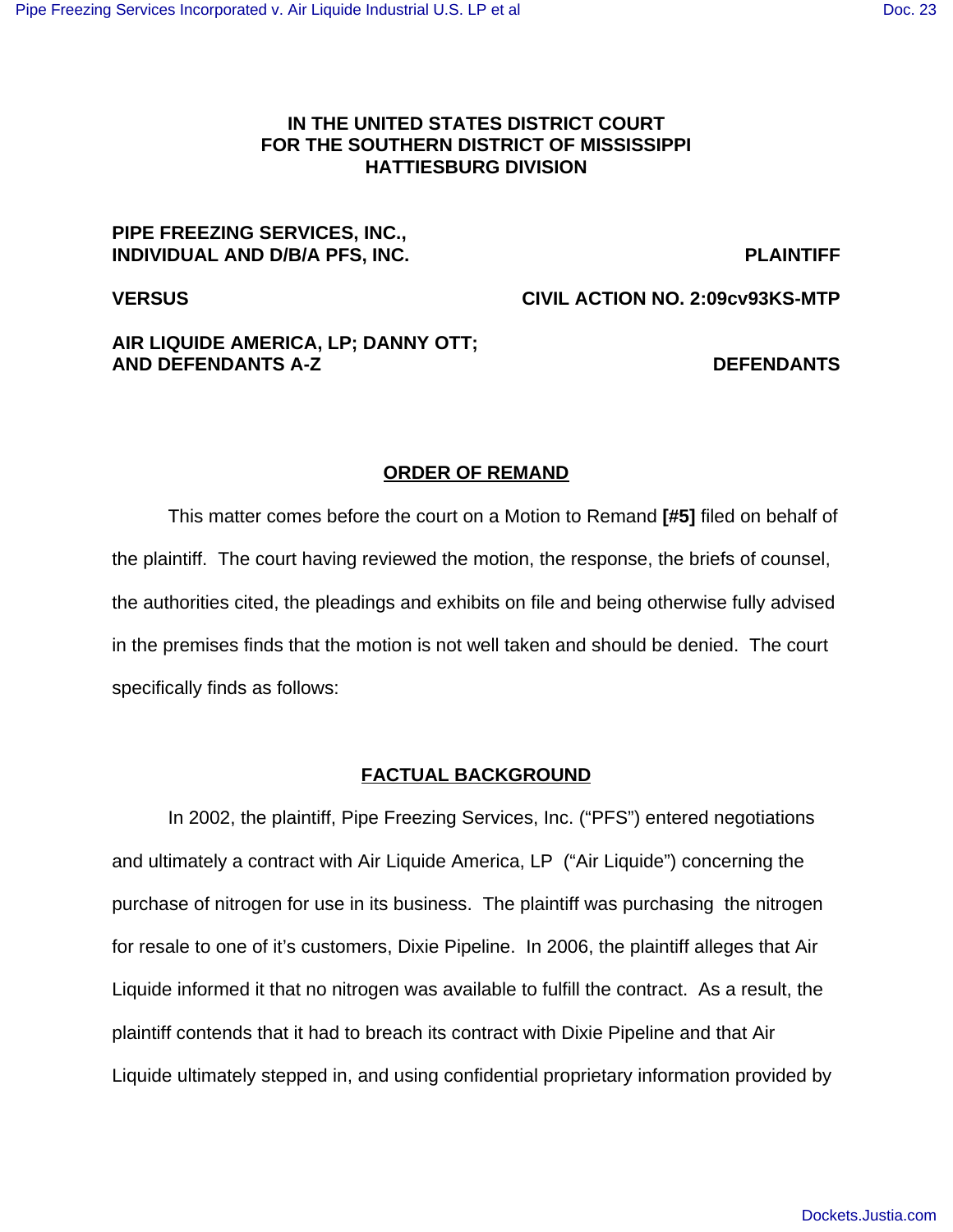PFS, began to sell nitrogen directly to Dixie Pipeline.

As a result of its failing to provide the nitrogen to PFS and the alleged subsequent conduct of Air Liquide, on April 13, 2009, the plaintiff filed its original Complaint in the Circuit Court of Forrest County, Mississippi, alleging a breach of contract, among other things. In its Complaint, the plaintiff alleged that it is a Mississippi based corporation; that defendant Danny Ott, an Air Liquide employee, is an adult resident citizen of Mississippi; and that Air Liquide has a principle place of business in the State of Mississippi. Air Liquide removed the case to this court alleging Federal Jurisdiction based upon diversity of citizenship pursuant to 28 U.S.C. §§ 1332, 1441, and 1446 by asserting that Danny Ott was fraudulently joined.

#### **STANDARD OF REVIEW - REMAND**

The Fifth Circuit has consistently held that the party urging jurisdiction upon the district court bears the burden of demonstrating that the case is one which is properly before that court. *See Jernigan v. Ashland Oil, Inc.*, 989 F.2d 812, 815 (5<sup>th</sup> Cir. 1993); *Village Fair Shopping Co. v. Sam Broadhead Trust*, 588 F.2d 431 (5<sup>th</sup> Cir. 1979); *Ray v. Bird & Son and Asset Realization Co., Inc.*, 519 F.2d 1081 (5<sup>th</sup> Cir. 1975). Even though this court has a limited jurisdiction whose scope is defined by the constitution and by statute, "[w]hen a federal court is properly appealed to in a case over which it has, by law, jurisdiction, 'it has a duty to take such jurisdiction.'" *England v. Louisiana Medical Examiners,* 375 U.S. 411, 84 S. Ct. 461, 11 L.Ed.2d 440, 445 (1964) (other citations omitted). Chief Justice Marshall wrote in *Cohens v. Virginia*, 19 U.S. 264, 5 L.Ed. 257, 291 (1821), "It is true that this court will not take jurisdiction if it should not; but it is

-2-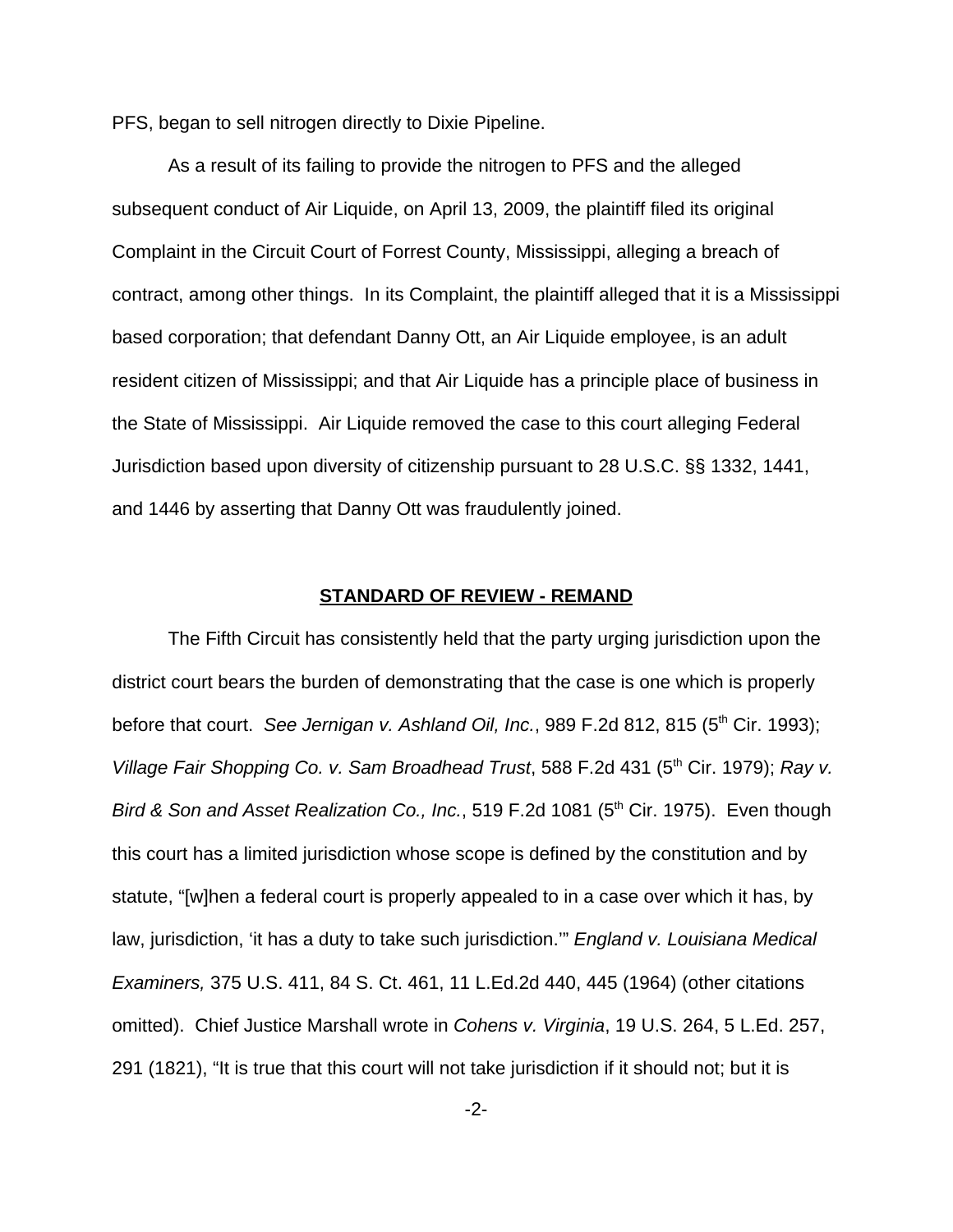equally true, that it must take jurisdiction if it should."

#### **FRAUDULENT JOINDER**

"The burden of persuasion placed upon those who cry 'fraudulent joinder' is indeed a heavy one." B., Inc. v. Miller Brewing Co., 663 F.2d 545, 549 (5<sup>th</sup> Cir. 1981). "The removing party must show either that there is no possibility that the plaintiff would be able to establish a cause of action against the in-state defendant in state court; or that there has been outright fraud in the plaintiff's pleadings of jurisdictional facts." *Id.* at 549; (*citing Keating v. Shell Chemical Co.*, 610 F.2d 328 (5th Cir. 1980); *Tedder v. F.M.C. Corp. et al,* 590 F.2d 115 (5<sup>th</sup> Cir. 1979); *Bobby Jones Garden Apts. v. Suleski*, 391 F.2d 172 (5<sup>th</sup> Cir. 1968); *Parks v. New York Times Co.*, 308 F.2d 474 (5<sup>th</sup> Cir. 1962)(*cert. denied*, 376 U.S. 949, 84 S. Ct. 964, 11 L. Ed. 2d 969 (1964))). This court must refer to the allegations made in the original pleading to determine whether the plaintiff can make out a viable claim against the resident defendant. *See Tedder v. F.M.C. Corp.*, 590 F.2d at 116; and *Gray v. U. S. Fidelity and Guaranty Co.*, 646 F. Supp. 27, 29 (S.D. Miss. 1986). Those allegations must be construed most favorably to the plaintiff as the party opposing removal, resolving all contested issues of fact and ambiguities in the law in favor of the plaintiff. *B. Inc.*, 663 F.2d at 549. *See also*, *Bobby Jones Garden Apts.*, 391 F.2d at 177; and *Carrier v. Sears, Roebuck & Co.*, 893 F.2d 98, 100 (5<sup>th</sup> Cir. 1990).

When considering whether a non-diverse defendant has been fraudulently joined to defeat diversity of citizenship jurisdiction, courts may "pierce the pleadings" and consider "summary judgment-type" evidence such as affidavits and deposition

-3-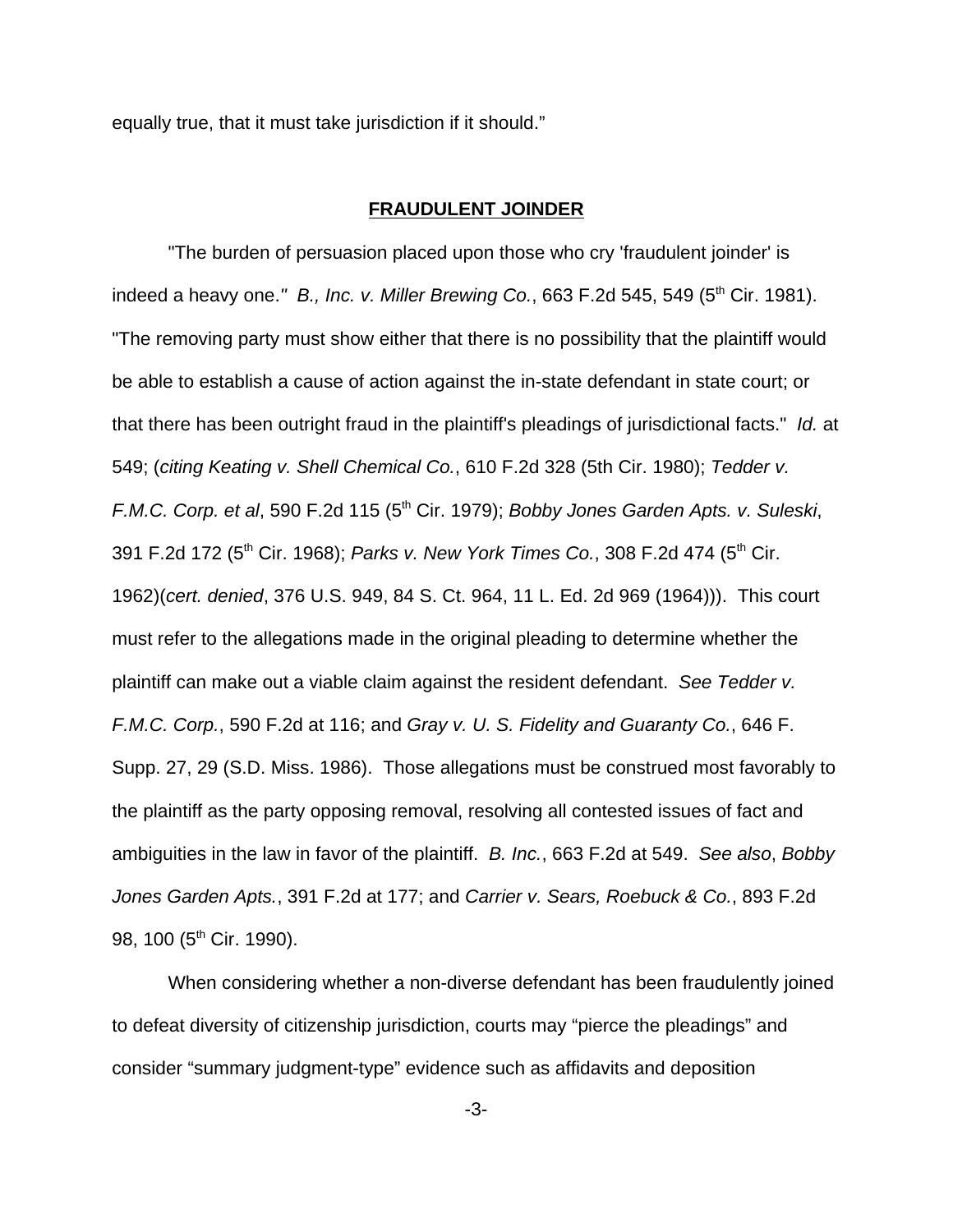testimony. *See Cavallini v. State Farms Auto Ins. Co.*, 44 F.3d 256, 263 (5<sup>th</sup> Cir. 1995).

Conclusory or generic allegations of wrongdoing on the part of the non-diverse

defendant are not sufficient to show that a defendant was not fraudulently joined. See

*Badon v. RJR Nabisco, Inc.* 224 F.3d 382, 392-93 (5<sup>th</sup> Cir. 2000); and *Peters v.* 

*Metropolitan Life Ins. Co.*, 164 F.Supp.2d 830, 834 (S.D. Miss. 2001). Removal is

proper if the plaintiff's pleading is pierced, and it is shown that as a matter of law there is

no reasonable basis for predicting that the plaintiff might establish liability on that claim

against the in-state defendant. *Badon*, 224 F.3d at 390.

Regarding piercing the pleadings in an improper joinder case, the Fifth Circuit

has held that

 A court may resolve the issue in one of two ways. The court may conduct a Rule 12(b)(6)-type analysis, looking initially at the allegations of the complaint to determine whether the complaint states a claim under state law against the in-state defendant. Ordinarily, if a plaintiff can survive a Rule 12(b)(6) challenge, there is no improper joinder. That said, there are cases, hopefully few in number, in which a plaintiff has stated a claim, but has misstated or omitted discrete facts that would determine the propriety of joinder. In such cases, the district court may, in its discretion, pierce the pleadings and conduct a summary inquiry.

*Smallwood v. Illinois Cent. R. Co.*, 385 F.3d 568, 573 (5th Cir. 2004)(*en banc*)(internal

footnotes omitted)(*cert. den.* 125 S.Ct. 1825, 73 USLW 3372 , 73 USLW 3612 , 73

USLW 3621 (U.S. Apr 18, 2005) (NO. 04-831)). The Fifth Circuit went on to caution,

While the decision regarding the procedure necessary in a given case must lie within the discretion of the trial court, we caution that a summary inquiry is appropriate only to identify the presence of discrete and undisputed facts that would preclude plaintiff's recovery against the in-state defendant. In this inquiry the motive or purpose of the joinder of in-state defendants is not relevant. We emphasize that any piercing of the pleadings should not entail substantial hearings. Discovery by the parties should not be allowed except on a tight judicial tether, sharply tailored to the question at hand, and only after a showing of its necessity. Attempting to proceed beyond this summary process carries a heavy risk of moving the court beyond jurisdiction and into a resolution of the merits, as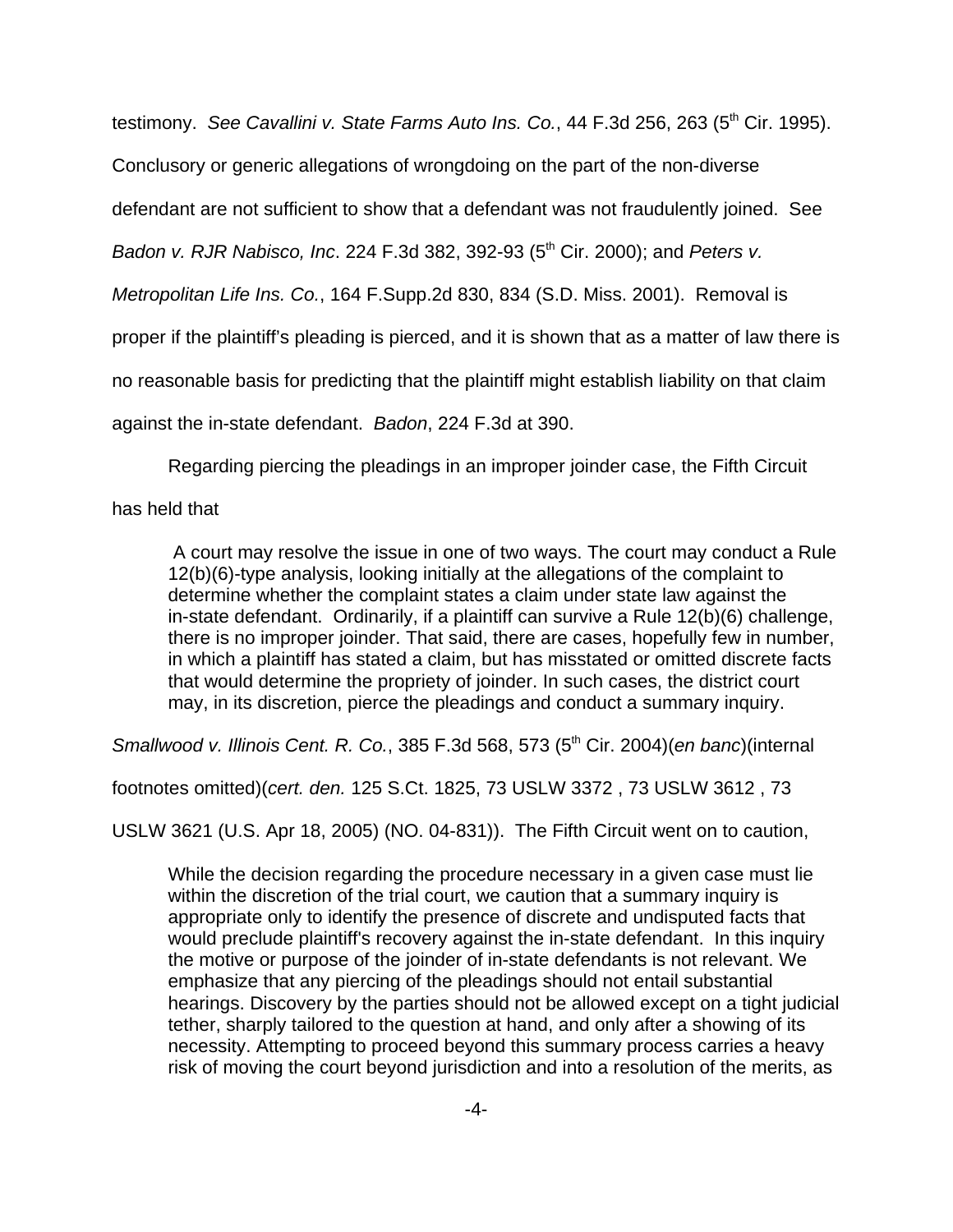distinguished from an analysis of the court's diversity jurisdiction by a simple and quick exposure of the chances of the claim against the in-state defendant alleged to be improperly joined. Indeed, the inability to make the requisite decision in a summary manner itself points to an inability of the removing party to carry its burden.

*Id.* at 573-74 (internal footnotes omitted). However, the Fifth Circuit has explained that the district court acts well within its bounds when it uses both standards in tandem to resolve the question of proper joinder. *Berry v. Hardwick*, 152 Fed. Appx. 371, 374 (5<sup>th</sup>) Cir. 2005).

#### **ANALYSIS**

The defendant does not contend that there is outright fraud in the plaintiff's pleadings but only that there is no reasonable basis upon which the plaintiff can recover against Danny Ott in state court. The plaintiff's argument in favor of remand is that a cognizable cause of action exists against the non-diverse defendant, Ott, in that he personally was involved in providing nitrogen to PFS.

However, the affidavit of Ott attached to the Removal Petition establishes that he is in fact a Branch Manager for Air Liquide in its carbon dioxide business, not nitrogen, and that he never heard of PFS or Dixie Pipeline and never had dealings with either prior to being served a summons in this case. In response the plaintiff does not challenge the veracity of Ott's assertions but instead argues that Ott, as a high ranking employee of Air Liquide, was "likely aware" and must have had knowledge of the business relationship between PFS and Dixie Pipeline and the related contract negotiations concerning the PFS contract with Air Liquide.

Based on the uncontested evidence, there is nothing to suggest that Ott had any

-5-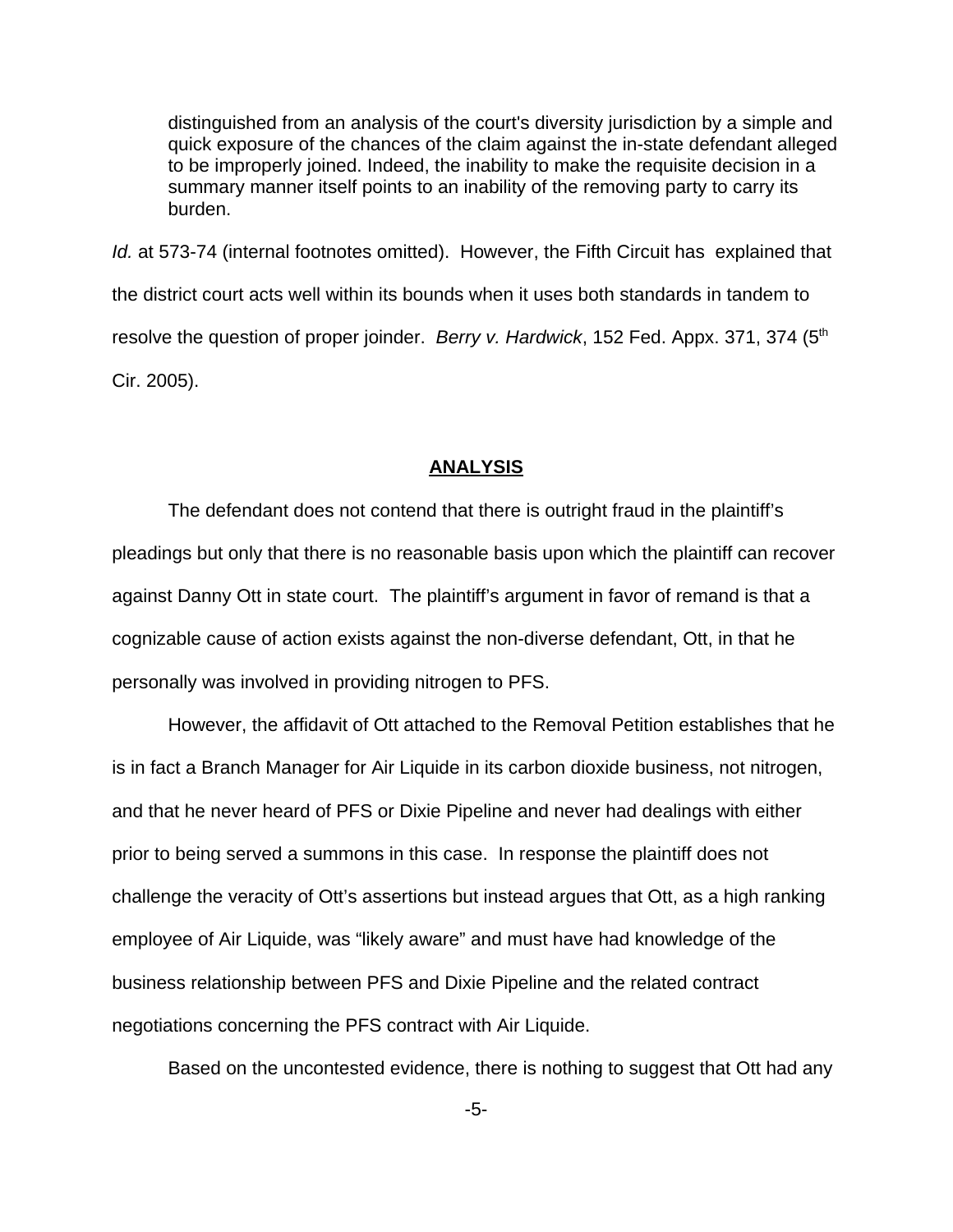role in the acts or omissions that resulted in the alleged breach of contract. After identifying Ott as a Mississippi resident, the Amended Complaint attempts to factually explain how Ott might have been involved in the litany of negligent acts or omissions alleged which include his direct participation in delivering nitrogen to PFS. Although Ott has admitted to working for PFS, his affidavit clearly dispels any notion that he had anything to do with contractual relationship between PFS and Air Liquide and could not have been involved in any of the alleged wrongs asserted by the plaintiff. The plaintiff has offered nothing to suggest that Ott could be liable for the alleged breach of contract between PFS and Air Liquide beyond the conclusory, and now disproved, allegations of the Complaint.

 This court cannot find that the plaintiff has a reasonable possibility of recovery against Danny Ott based merely on Ott's position as a manager with Air Liquide and the discredited and unsupported allegations of the Complaint. Under Mississippi law, a managerial employee is not personally liable for injuries resulting from daily activities for which an employee had no direct contact*. See Griffen v. Dolgen Corp., Inc*., 143 F. Supp. 2d 670, 671 (S.D. Miss. 2001). Further, as this court has previously held, "[c]onclusory or generic allegations of wrongdoing on the part of the non-diverse defendant are not sufficient to show that a defendant was not fraudulently joined." *Indian Gold, LLC v. Amstar Mortg. Corp*., 504 F. Supp. 2d 147, 150 (S.D. Miss. 2007).

In the face of the uncontroverted testimony of Danny Ott, the plaintiff has requested that the court allow it to engage in jurisdictional discovery to ascertain the identities of the alleged John Doe defendants who may have "assisted Air Liquide in the transportation of nitrogen and committed other acts which assisted Air Liquide in

-6-